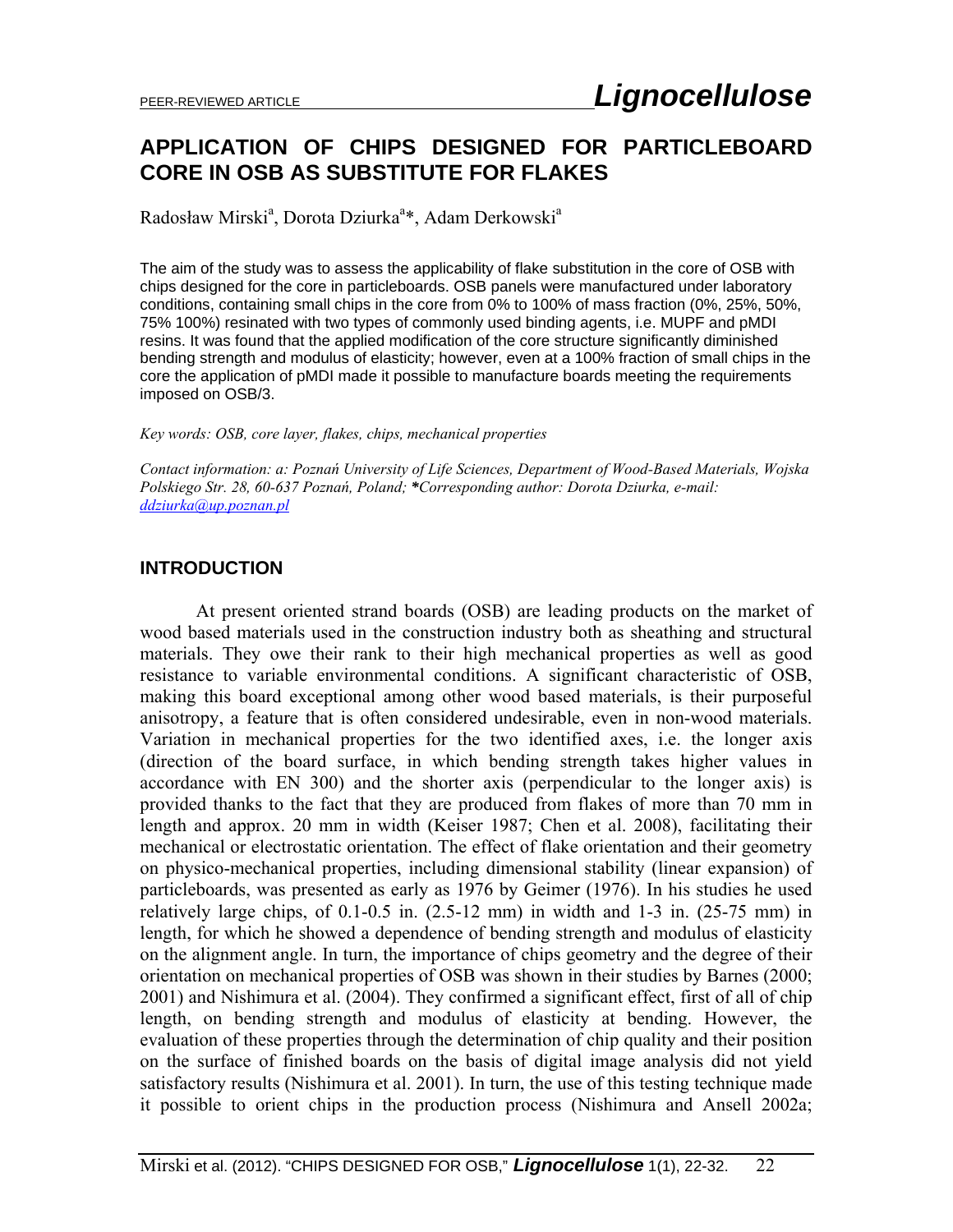2002b), which may facilitate the evaluation of board properties already during production. Chip geometry also has a significant effect on the density profile of boards, causing an increase in density with an increase in chip dimensions (Steiner and Xu 1995; Kruse et al. 2000).

It can be concluded from the presented review of literature that the problem of chip geometry and their position in OSB had been investigated in detail; however, in studies conducted so far generally a homogenous type of chips was used at the cross-section of boards. Fakhir et al. (2006a; 2006b) showed that the presence of small fractions affect the transverse permeability of OSB, however, with no reference to mechanical properties of boards. In turn, it is clear from a study by Jastrząb (2008) that the substitution in the OSB core from 5% to 15% chips designed for the core of particleboards did not influence changes in mechanical properties of these boards, since the observed changes were statistically non-significant.

Therefore, the aim of this study was to determine optimal amounts of chips designed for the core of particleboards as a substitute of flakes in the OSB core.

## **EXPERIMENTAL**

 Experimental OSB was manufactured from commercial flakes as well as chips designed for the core of particleboards. In both cases the particles were prepared from pine (*Pinus sylvestris* L.) and were sieved at mesh size of 0.5 x 0.5 mm2 in order to separate fine and dust fractions. Sieve analysis of chips to be used in particleboard production showed that fines fraction was less than 5% and the share of chips left on 5 and 6.3 mm mesh size sieves was about 30% (fig. 1). The data indicates high quality of these chips.



**Fig. 1.** Sieve fraction of particleboard chips

Previous studies (Jastrząb 2008) showed that the share of chips in the core up to 15% did not have a significant effect on properties of OSB; therefore, the present study considers chips share ranging from 0% to 100%, with a 25% increment in the mass fraction at the standard proportion of the layers of 50:50 (face:core).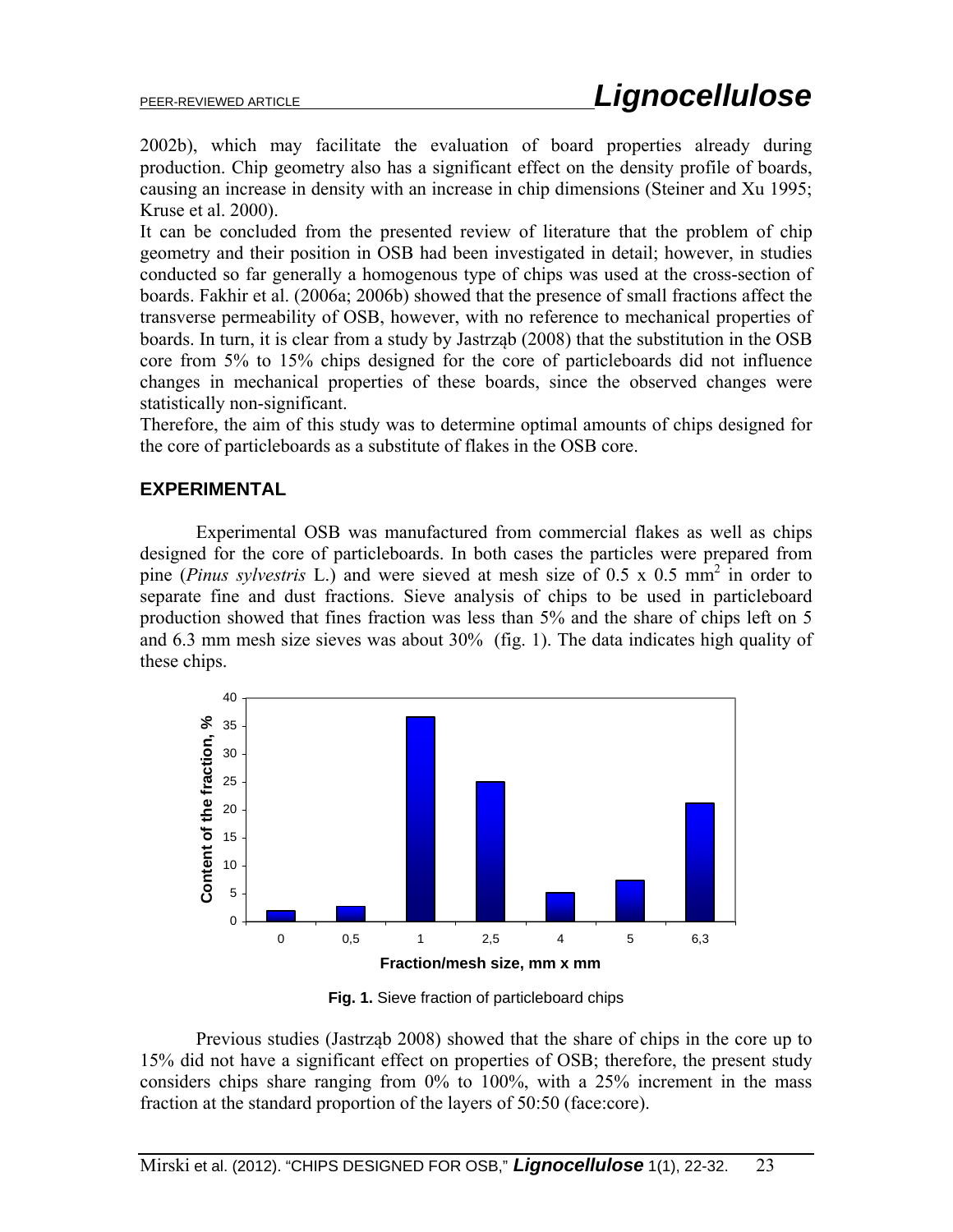From such prepared chips three panels of  $750 \times 450 \text{ mm}^2$ , 15 mm thickness and density of 600 kg·m<sup>-3</sup> were prepared for each of the experimental variants. In their manufacture standard commercial binding agents were used, i.e. MUPF and pMDI resin. The OSB boards were pressed in a laboratory automatic press at pressing parameters presented in Table 1. No additional agents improving hydrophobicity of produced boards were applied. However, it was assumed that the manufactured boards should meet the requirements of the standard EN 300 binding for OSB/3.

|                                             |               |      |             |           | יו ש |               |          |                 |  |  |
|---------------------------------------------|---------------|------|-------------|-----------|------|---------------|----------|-----------------|--|--|
| proportion  <br>of small-<br>sized<br>chips |               |      | <b>MUPF</b> |           | pMDI |               |          |                 |  |  |
|                                             | Resin content |      | Time        |           |      | Resin content | Time     |                 |  |  |
|                                             | Face          | Core | factor      | Temp.     | Face | Core          | factor   | Temp.           |  |  |
| %                                           | %             |      | $mm·s-1$    | $\circ$ C | %    |               | $mm·s-1$ | $\rm ^{\circ}C$ |  |  |
| $\mathbf 0$                                 |               | 6.00 |             |           |      | 3.00          |          |                 |  |  |
| 25                                          |               | 6.25 |             | 210       |      | 3.25          |          | 200             |  |  |
| 50                                          | 6.0           | 6.60 | 17          |           | 3.0  | 3.50          | 15       |                 |  |  |
| 75                                          |               | 6.75 |             |           |      | 3.75          |          |                 |  |  |
| 100                                         |               | 7.00 |             |           |      | 4.00          |          |                 |  |  |
|                                             |               |      |             |           |      |               |          |                 |  |  |

|  | Table 1. Characteristics of the OSB pressing process |  |  |  |
|--|------------------------------------------------------|--|--|--|
|--|------------------------------------------------------|--|--|--|

The manufactured OSBs were tested in accordance with the respective standards as listed in the followings:

- density in accordance with EN 323;
- swelling in thickness (TS) after 24 h in accordance with EN 317;
- formaldehyde content by the perforation test in accordance with EN 120 (only boards resinated with MUPF resin);
- bending strength (MOR modulus of rigidity) and modulus of elasticity (MOE) in accordance with EN 310;
- internal bond (IB) in accordance with EN 319;
- water resistance as determined by the V-100 test in accordance with EN 1087-1.

In addition, in the case of boards made with small chips at the 0%, 50% and 100% levels, the density profile was recorded.

#### **RESULTS AND DISCUSSION**

 Properties of manufactured OSB are presented in Table 2 and figs. 2 – 10. As indicated in Table 2, all series of boards are characterized by mean density being very similar to the assumed level.

Moreover, the recorded values, particularly for boards containing 100% flakes or small chips in the core, as well as those resinated with MUPF resin, are characterized by a relatively low standard deviation. The small scatter of density in manufactured OSB resinated with MUPF resin is probably the effect of flakes being covered by small chips,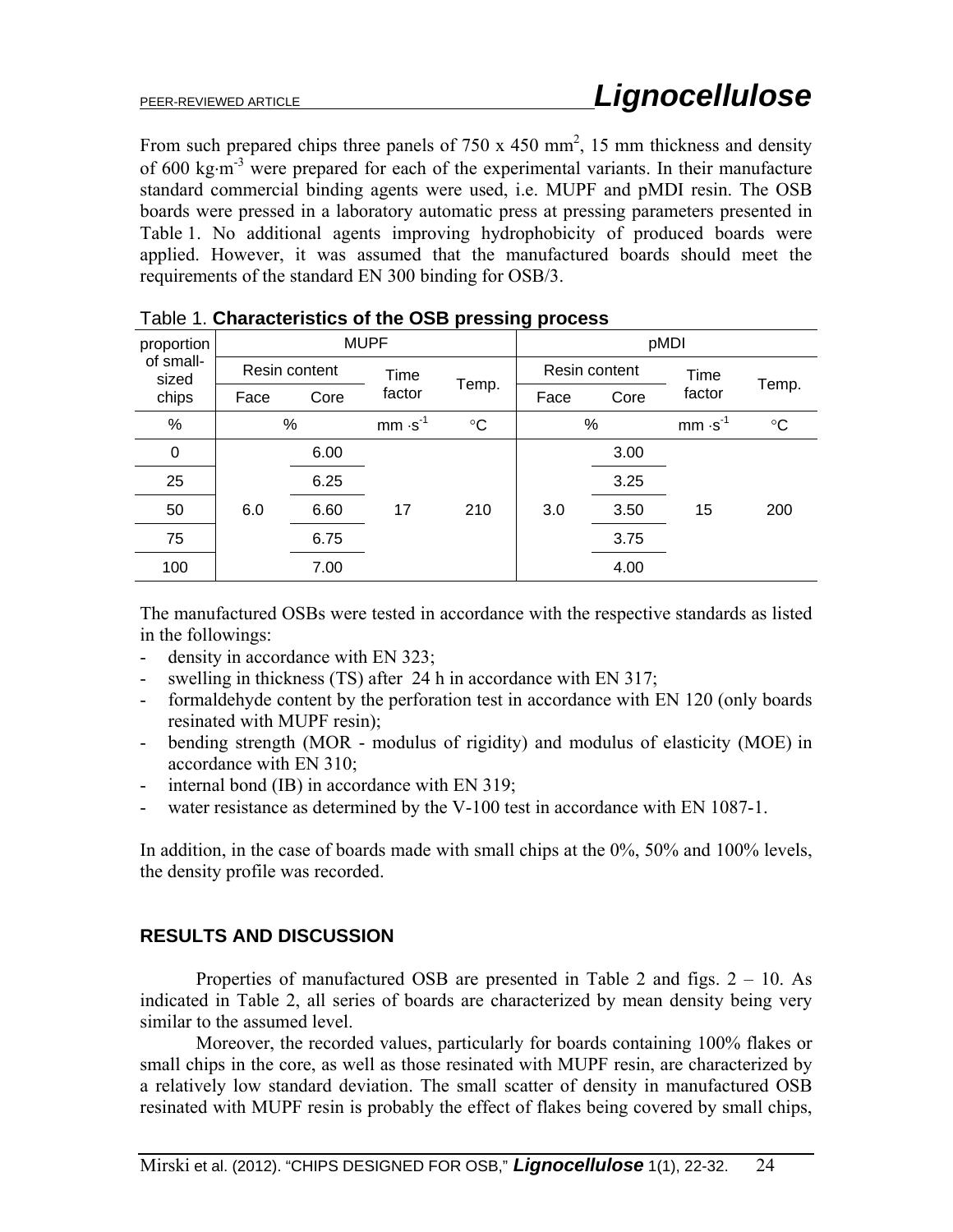which facilitates manual formation of the mat and prevents chips from falling into its lower parts in the course of formation and charging them to the press. However, what is an advantage at manual forming, may prove to be a disadvantage in commercial scale production, due to the potential difficulties in orientation of small chips.

| Property                             | Testing       | Unit                         | Proportion of small-sized chips in the core [%] |          |      |                          |      |                          |      |     |      |     |
|--------------------------------------|---------------|------------------------------|-------------------------------------------------|----------|------|--------------------------|------|--------------------------|------|-----|------|-----|
|                                      | method        |                              | 25<br>0                                         |          |      | 50                       |      |                          | 75   |     | 100  |     |
| <b>MUPF</b>                          |               |                              |                                                 |          |      |                          |      |                          |      |     |      |     |
| ρ                                    | <b>EN 323</b> | kg/m <sup>3</sup>            | 598                                             | $12^{7}$ | 604  | 12                       | 597  | 19                       | 593  | 19  | 604  | 15  |
| TS                                   | <b>EN 317</b> | %                            | 30.1                                            | 1.0      | 28.8 | 1.5                      | 27.2 | 3.5                      | 26.4 | 3.3 | 27.7 | 1.7 |
| Perforator<br>value                  | <b>EN 120</b> | mg/100g<br>oven dry<br>board | 4.13                                            | -        | 4.50 | $\overline{\phantom{a}}$ | 4.89 | $\overline{\phantom{a}}$ | 5.03 | -   | 5.29 | ٠   |
| <b>PMDI</b>                          |               |                              |                                                 |          |      |                          |      |                          |      |     |      |     |
| $\rho$                               | <b>EN 323</b> | kg/m <sup>3</sup>            | 602                                             | 14       | 600  | 25                       | 597  | 26                       | 590  | 16  | 612  | 12  |
| TS                                   | <b>EN 317</b> | %                            | 26.9                                            | 1.7      | 27.9 | 1.3                      | 29.0 | 1.8                      | 26.1 | 2.2 | 25.7 | 0.9 |
| وبالمتلقط والمتراد المستحار وبالمنقص |               |                              |                                                 |          |      |                          |      |                          |      |     |      |     |

**\* - standard deviation** 

 Irrespective of the amount of small chips in the core and the applied binding agents, all boards were characterized by a relatively high swelling in thickness after 24h soaking in water (Tab. 2). However, it seems that recorded values of swelling in thickness are typical of boards manufactured with no hydrophobic compounds added. Geimer and Kwon (1999) showed swelling in thickness amounting to 26% for boards pressed from chips of aspen (*Populus tremuloides*) resinated with pMDI (3% resin content) and pressed at  $205^{\circ}$ C. In turn, Paul et al. (2006) for boards pressed from pine chips *(Pinus sylvestris)* found swelling in thickness to be slightly lower, approx. 20% and 23%, respectively, for pMDI and MUPF; however, they applied much higher resination rates. The application of small chips in the core did not have a significant effect on the behaviour of boards subjected to soaking. Although a slight reduction is observed in swelling in thickness for boards resinated with MUPF, a similar trend might also be expected in case of boards resinated with pMDI, which does not actually occur. Thus it may be assumed that recorded values fluctuate around a certain mean, irrespective of the proportion of small chips in the core.

 The applied level of resination with MUPF resin, although about 2 times higher compared to commercial scale production, made it possible to manufacture OSB meeting the requirements for hygienic class E1 (Tab. 2). Moreover, the share of small chips in the core was found to have no significant effect on bending strength or modulus of elasticity of boards at bending determined for the longer axis (Figs. 2-3).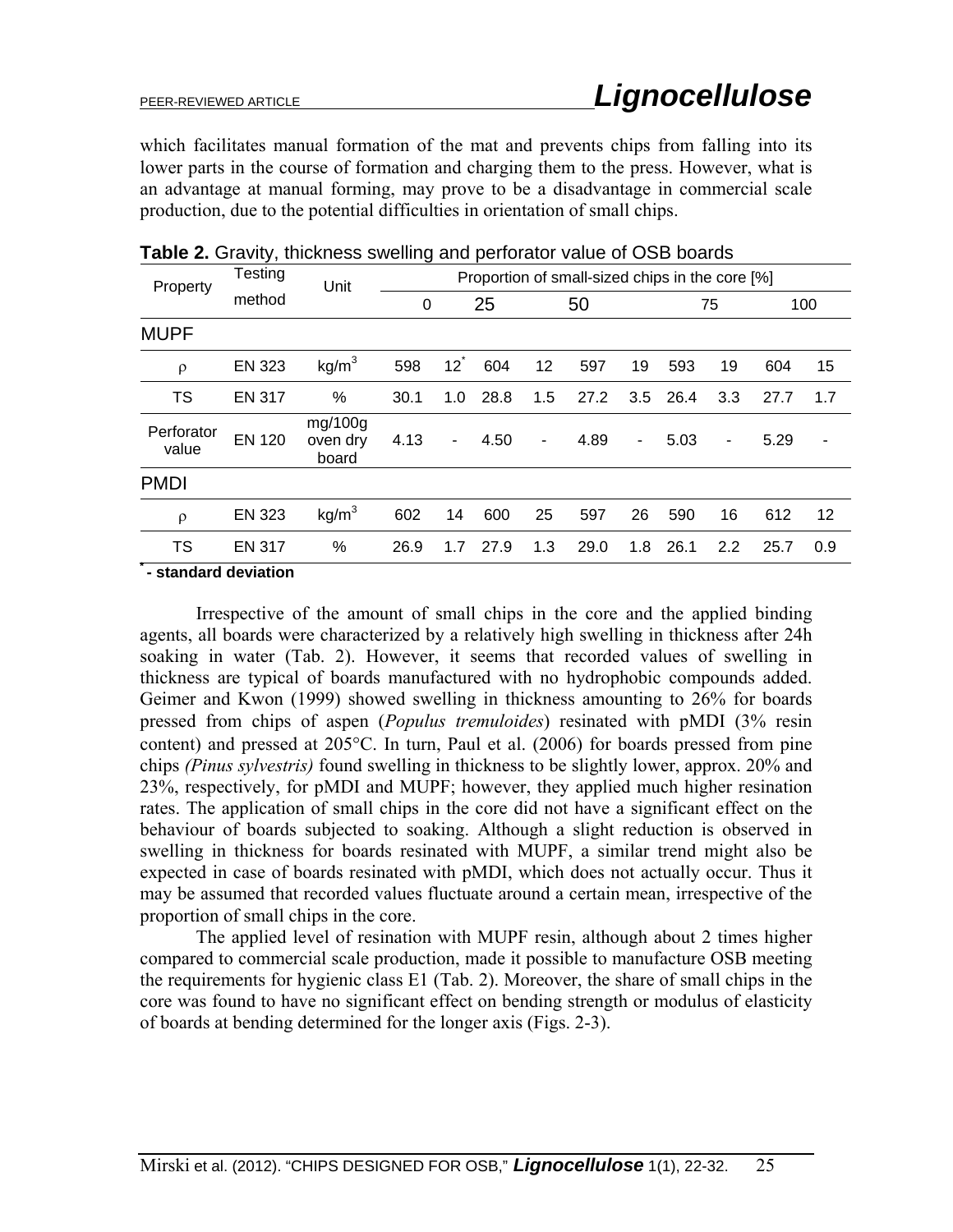

**Fig. 2.** Bending strength of OSB determined for the longer axis



**Fig. 3.** Modulus of elasticity of manufactured OSB determined for the longer axis

Mean strength of boards resinated with pMDI was around 39.5 N $\cdot$ mm<sup>-2</sup>, and it was by approx.  $6 \text{ N·mm}^2$  higher than that of boards resinated with MUPF resin. Modulus of elasticity fluctuated around  $6900 \text{ N}\cdot \text{mm}^{-2}$  for boards resinated with pMDI and approx.  $6550$  N·mm<sup>-2</sup> in case of boards resinated with MUPF. Recorded values in both cases were almost 2 times higher than those recommended by the standard EN 300. This is probably a consequence on the one hand of the high quality of applied flakes used for the face, while on the other hand it results from the manual mat forming, as a consequence of which a higher degree of orientation is obtained. Comparable values of MOR and MOE for laboratory-made boards were obtained in their studies by Chen et al. (2008) and Paul et al. (2006).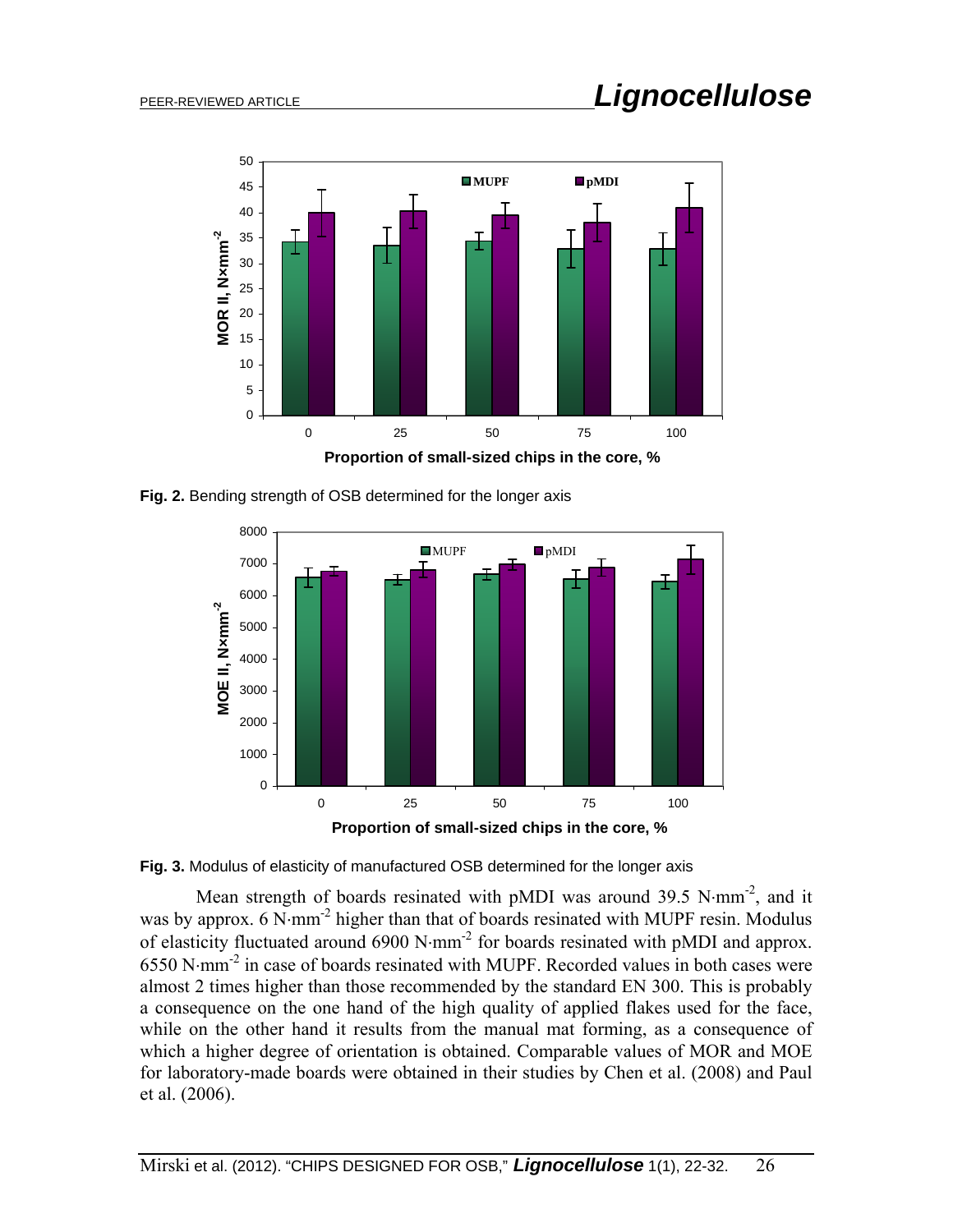In turn, a marked effect of the adopted structural modification in the core may be observed when analyzing testing results for bending strength and modulus of elasticity recorded for the smaller axis (Figs. 4-5).





In such a case a significant reduction in bending strength and modulus of elasticity was observed with an increase in the share of small chips in the core. Thus, the replacement of 25% mass fraction of flakes with chips designed for the core of particleboards results in a deterioration of MOR by over 14% in case of boards resinated with MUPF and approx. 11% in case of boards resinated with pMDI, while for MOE it is approx. 5% for both types of boards. Complete substitution causes a decrease in bending strength by approx. 40% and that of modulus of elasticity by 20% and 27%, for boards resinated with MUPF and pMDI, respectively. Despite such a considerable reduction of bending strength and modulus of elasticity, the recorded values for both types of boards, even at a complete substitution, are still higher than the limits recommended by the standard EN 300.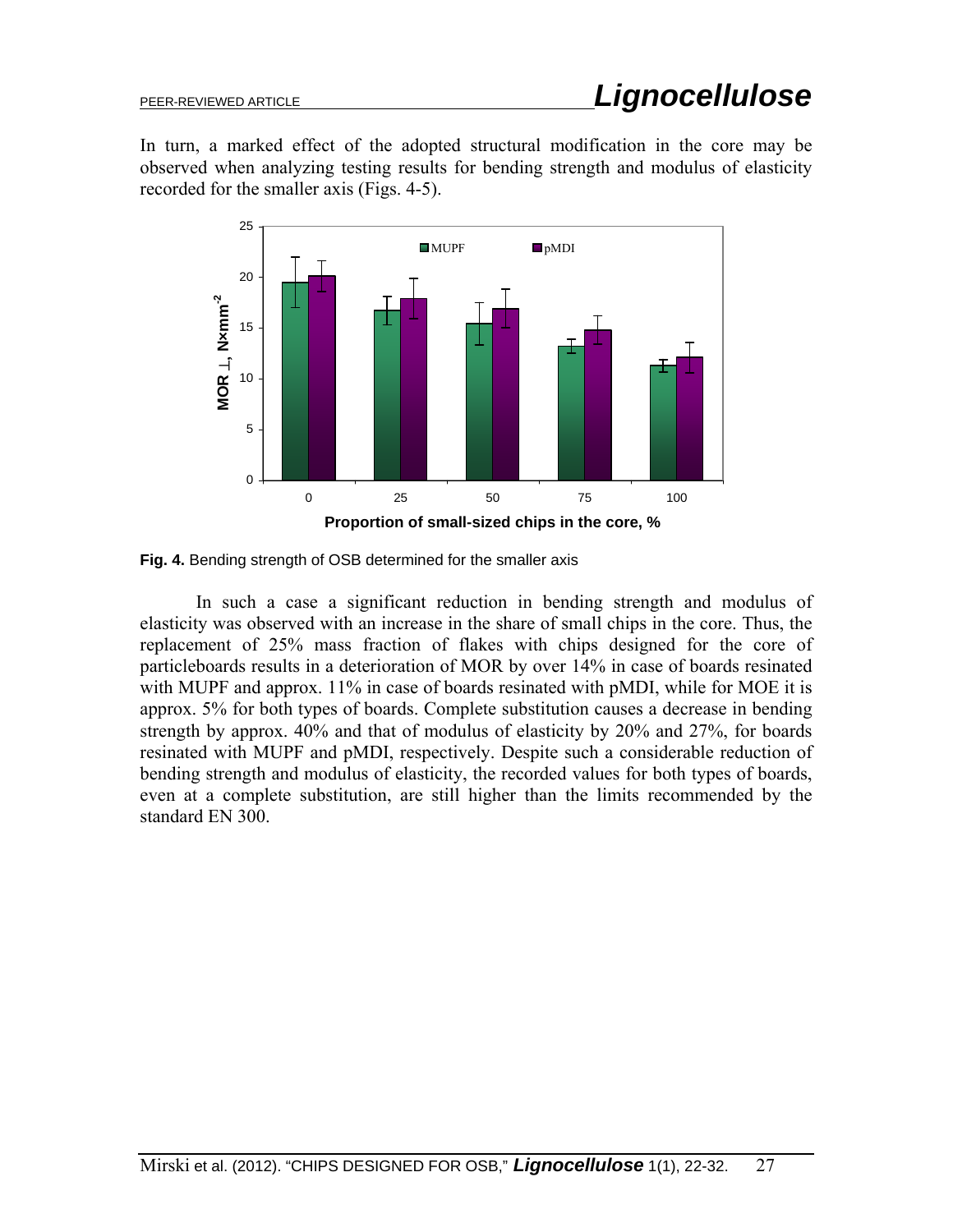

**Fig. 5.** Modulus of elasticity of manufactured OSB determined for the smaller axis

The internal bond values of boards are given in Fig. 6. As shown by the presented data, the strength of control boards (100% flakes) was around  $0.45N \cdot \text{mm}^{-2}$  for boards resinated with MUPF and  $0.65N·mm^{-2}$  in case of boards resinated with pMDI.





Recorded values for boards resinated with MUPF are comparable with values reported by Paul et al. (2006), while for boards resinated with pMDI they are by 40% lower; however, in both cases recorded values considerably exceeded requirements of the applicable standard. Substitution of flakes with small chips results in an improvement of internal bond. Thus, in case of boards resinated with pMDI the highest IB value was found at a 25% substitution, while for boards resinated with MUPF it was at 75%. In both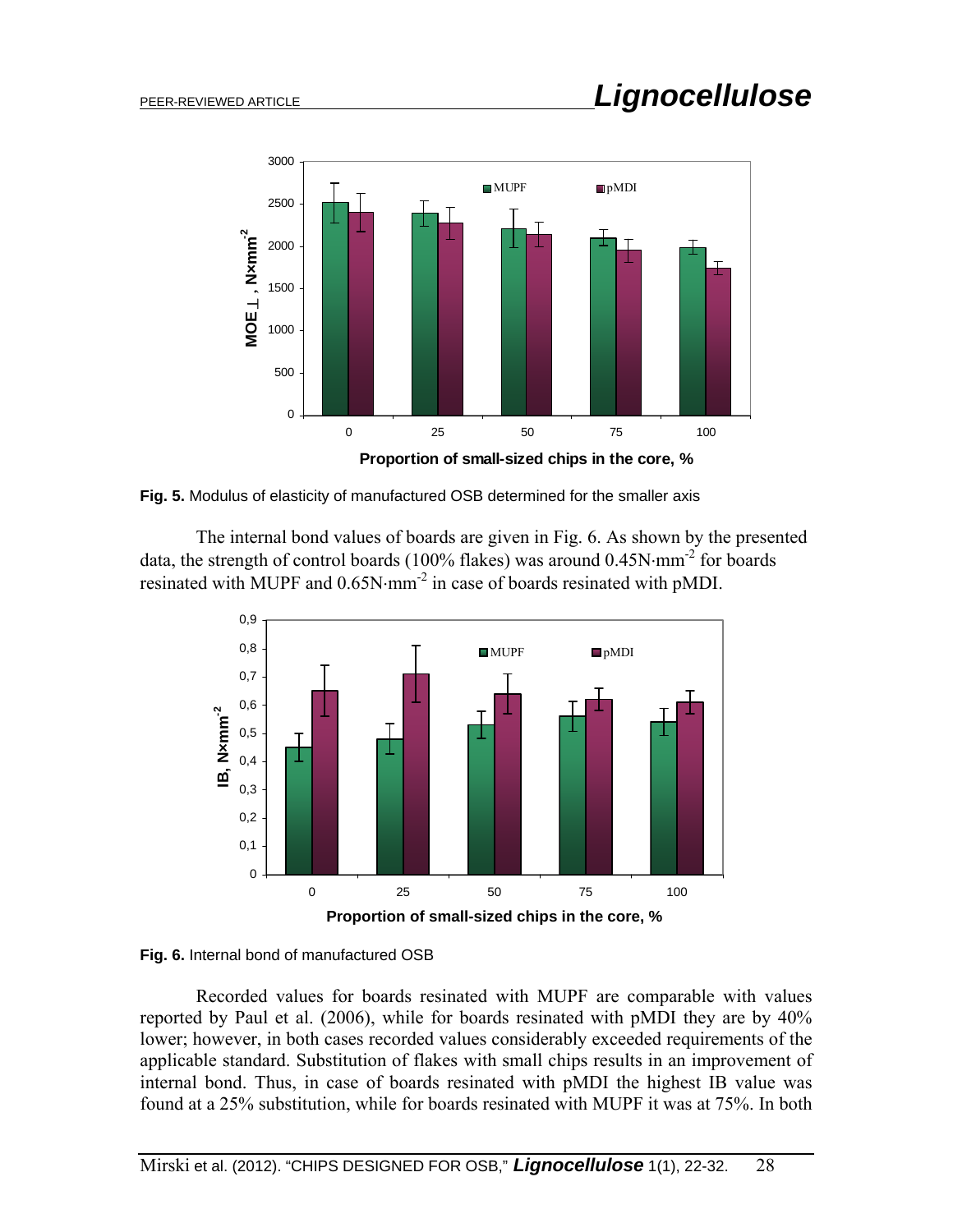cases a further increase in the share of small chips causes a reduction of strength, but even at a 100% substitution it was still higher than the requirements of the standard, whereas in case of boards resinated with MUPF it was even higher than that recorded for control boards. However, it needs to be remembered that with an increase in the share of small chips in the core the degree of resination of this layer was proportionally increased. The results of testing for OSB after the boiling test were different (Fig. 7). Internal bond of boards after the V100 test in case of boards resinated with pMDI decreased systematically with an increase in the share of small chips in the core, while in case of boards resinated with MUPF resin this strength increased. However, even if at a 100% substitution boards resinated with pMDI still met the requirements of the standard, for boards resinated with MUPF the recorded results were as low as 40% required values. A similar trend was also observed by Paul et al. (2006).

Generally the density profile for all boards assumes the classical U shape. There are no significant differences either between profiles containing different amounts of small chips or resinated with different binding agents. Migration of small chips resinated with pMDI, observed during mat forming, was not seen in selected samples, since for both types of resination and a 50% share of small chips the density profiles take almost identical shapes. Only slight differences may be observed for boards resinated with pMDI, containing in the core 100% flakes (control board). In this case the equal humidity the outer and the middle layers of board causes smaller differences in its density, which leads to the density profile flattening.



**Fig. 7.** Internal bond of manufactured OSB after the boiling test

Figures 8 and 9 present density profiles of manufactured OSB containing in their core 0%, 50% and 100% small chips.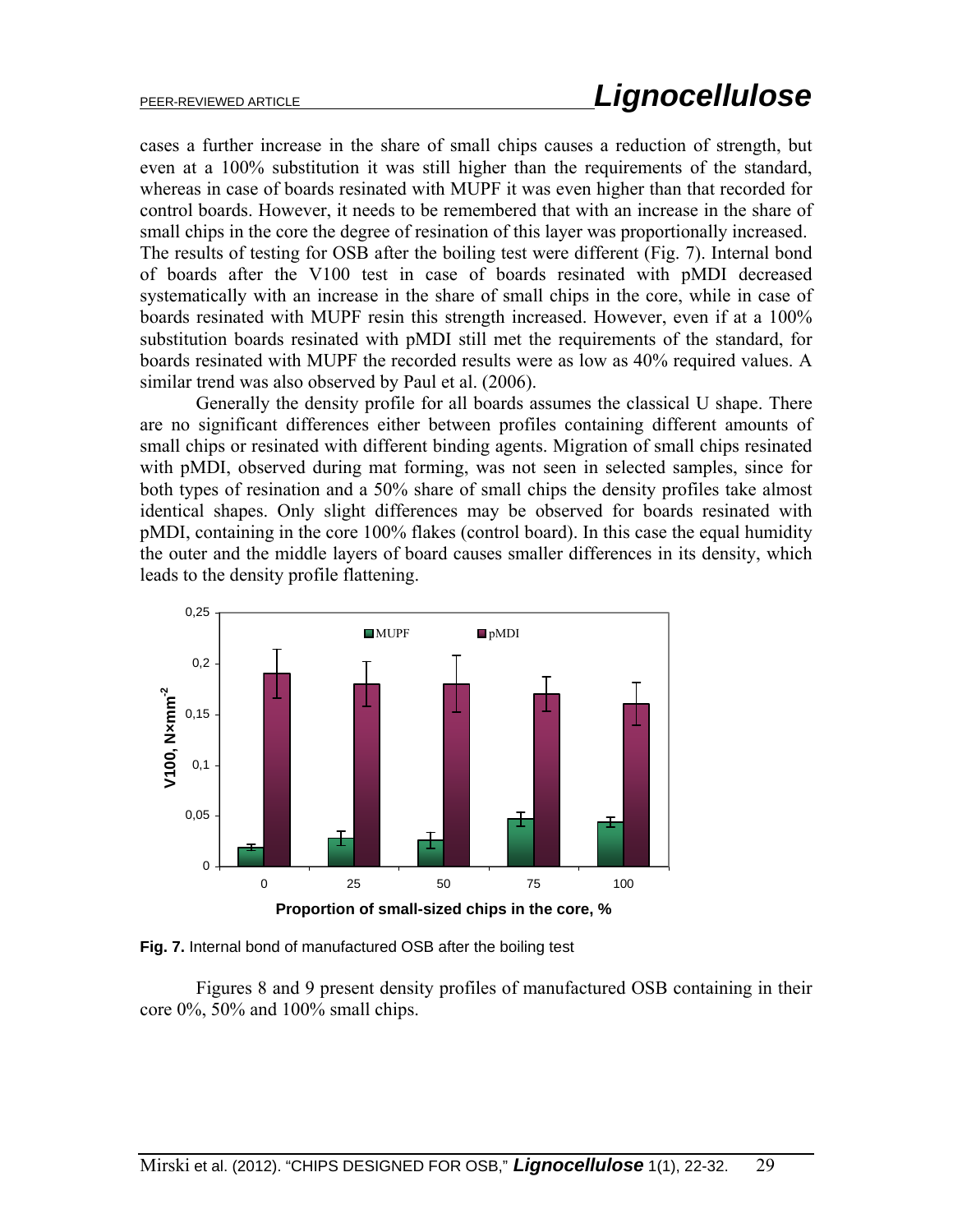

**Fig. 8.** Vertical density profiles of OSB board glued with MUPF resin



**Fig. 9.** Vertical density profiles of OSB board glued with pMDI

In turn, when comparing density profiles of manufactured boards with that of commercial OSB of 15mm thickness, resinated in the MUPF/pMDI system (face/core), then under commercial scale production conditions we obtain a density profile characterized by considerably much higher values of density in the face layers, which is probably a result of maximum pressure being reached faster, as well as a better plasticity of the material, resulting from the use of continuous presses.

# **CONCLUSIONS**

1. All the manufactured OSBs are characterized by high mechanical strength, other than the boards resinated with MUPF, which exhibited slightly lower values.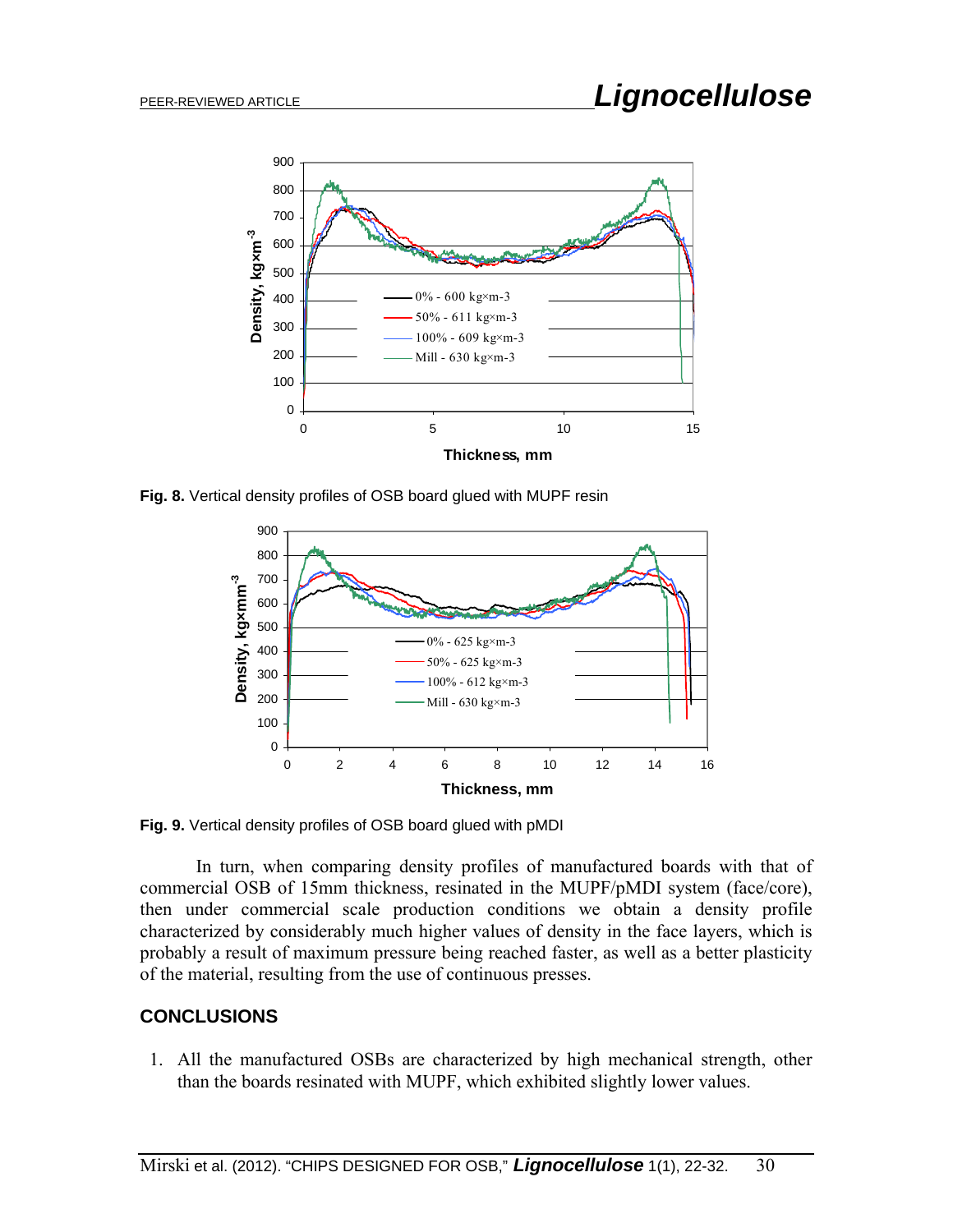- 2. The presence in the core of small chips does not affect the bending strength and modulus of elasticity determined for the longer axis. Irrespective of the share of small chips, these properties are found to be at the level of reference boards.
- 3. The significant effect of the core structure may be observed when analyzing strength and modulus of elasticity determined for the shorter axis. In this case a 100% substitution of flakes with chips in the core results in a reduction of MOR by approx. 40%. Still the recorded values both for MOR and MOE are higher than requirements of the standard EN 300.
- 4. The applied modification significantly affected internal bond. Here the initial strength increased with an increase in the share of small chips, and after reaching a certain maximum it decreased slightly. However, the recorded values are still higher or comparable with values found for control boards.
- 5. The applied resination rates make it possible in case of boards resinated with pMDI to obtain, irrespective of the amount of small chips in the core, values exceeding the requirements of the standard in relation to moisture resistance. The decision not to apply any hydrophobic agents in the manufacture of OSB resulted in a situation when the recorded values for swelling in thickness were almost 2 times higher than those recommended by the standard. However, also in this case the application of small chips in the core did not result in a deterioration of hydrophobic properties of boards; thus it may be inferred that the application of e.g. paraffin emulsions in the production process will make it possible to decrease their swelling in thickness.
- 6. Thus it seems that even a 100% substitution of flakes with chips typically used for the particleboard core will make it possible to manufacture, under commercial scale production conditions, OSB meeting the requirements for boards carrying loads to be used in the environment with moderate humidity both in the interior and outside (OSB/3).

# **ACKNOWLEDGMENTS**

This study was financed by the Polish Ministry of Science and Higher Education, grant number N N309 428138.

# **REFERENCES CITED**

- Barnes, D. (2001). "A model of the effect of stand lenght and stand thickness on the strenght properties of orientem wood composites," *For. Prod. J.* (51)2, 36-46.
- Barnes, D. (2000). "An integrated model of the effect of processing parameters on the strength properities of orientem stand wood products," *For. Prod. J.* (50)11-12, 33- 42. Chen, S., Du, C., and Wellwood, R. (2008). "Analysis of strand characteristics and alignment of commercial OSB panels," *For. Prod. J.* (58)6, 94-98.
- Chen, S., Fang, L., Liu, X., and Wellwood, R. (2008). "Effect of mat structure on modulus of elasticity of oriented strandboard," *Wood Sci. Technol.* (42)3, 197-210.
- EN 300. (1997). Oriented Strand Boards. Definitions, Classification and Specifications.